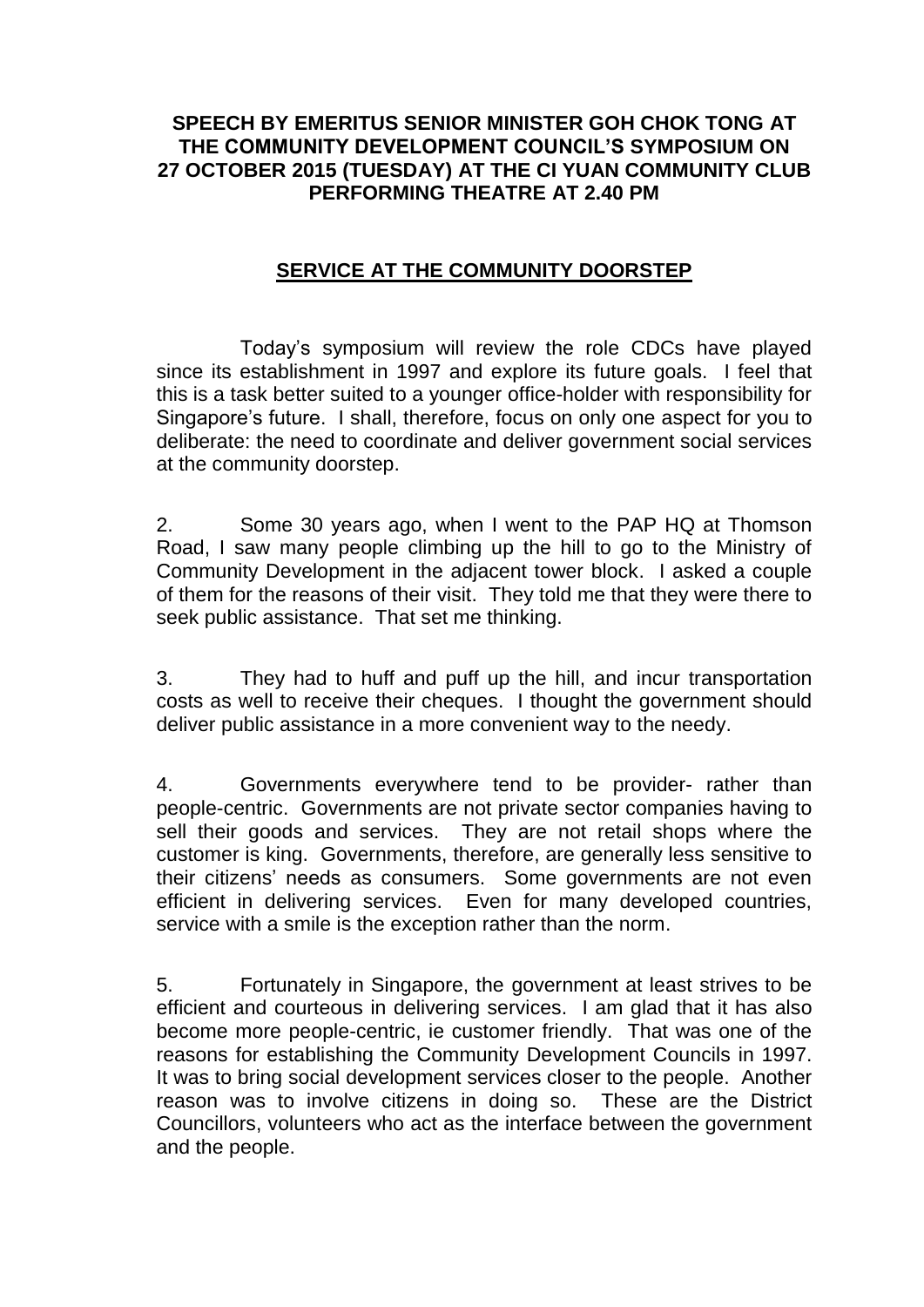6. The CDCs have brought assistance to the needy closer to their doorstep with delegated responsibility from MSF (Ministry of Social and Family Development). They have done a good job by going beyond merely assessing and handing out public assistance. They have forged corporate and community partnerships to improve the physical and mental well-being of vulnerable residents.

7. MSF saw the benefits of helping the needy closer to their homes. They have now taken back the social service function and set up more points of delivery. Instead of having these services delivered only in the offices of the 5 CDCs, they have 24 accessible SSOs (Social Services Offices) closer to the community.

8. Other Ministries have taken a leaf from the success of CDCs and SSOs. I like very much the appointment of community relations managers by NEA (National Environment Agency) and LTA (Land Transport Authority). Problems and feedback raised by the people and grassroots advisers are now quickly attended to.

9. The town councils and the Neighbourhood Police Posts are other outstanding examples of bringing government services to the people. The Police have now gone one step further. They have introduced the new concept of Cops on Wheels.

10. With such people-oriented moves, the government has become closer to the people and vice versa.

11. The silo thinking and turf protection of Ministries are also disappearing. I remember clearly a ridiculous example of silo thinking and responsibility when I was a new MP. In a walkabout in Marine Parade, I saw that the grass was cut on only one side of the drain running along a major road. When asked, the HDB officer explained that the strip of land on the other side between the drain and the road belonged to PWD and that PWD had its own contractor and cycle for maintenance.

12. As for the leaves and debris in the drain, he said it was PUB's responsibility to clear them.

13. The people could not care less whose responsibility it was. As far as they were concerned, it was the government's. I told HDB to sort it out with PWD and PUB, which they did. These problems have continued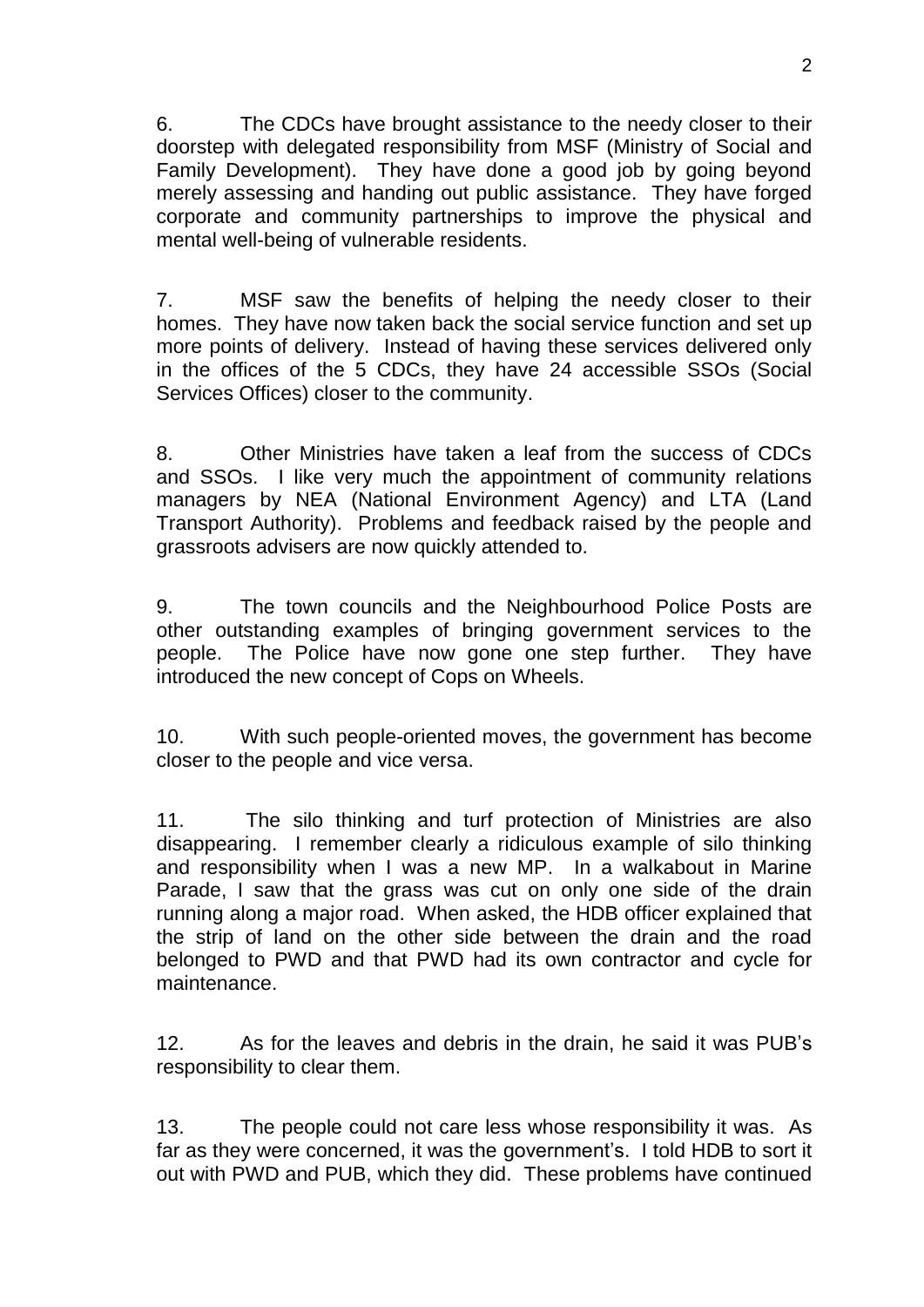to dog us from time to time, which is why PM set up the Municipal Services Office to ensure that citizens' concerns are addressed quickly and in one place.

14. The government must keep on improving its provision of services. It must always focus on the conveniences of the people in receiving services rather than on its own convenience in delivering them. So too must the CDCs look forward, which is what this symposium is about.

15. What is the new landscape at the constituency level?

16. I see a plethora of social and community service providers. We have the PA, community centres, CCCs and RCs. We have the PAP branch and its meet-the-people sessions. We have the family services centres and senior care centres. The latest addition is the Pioneer Generation Office.

17. Outside the constituency but providing key social services are SSOs, AIC (Agency for Integrated Care), WDA (Workforce Development Authority), e2i, hospitals, nursing homes, and many VWOs (Voluntary Welfare Organisations). All these organisations play an important role in providing services in the community. Are there overlaps in services provided by them? Are there gaps? Are they provider-centric or peoplecentric? Can CDCs play a role in coordinating some of these services that are provided, and ensure that the needs of the people are more conveniently and better met?

18. On the people's or consumers' side, I can see some structural demand changes. First amongst them is the increasing need for home medical care. With a rapidly ageing population, better affordable hospital care and MediShield Life, I foresee hospitals attracting more and more elderly patients like a huge magnet. I see the need to put in place a system for nudging patients back to their homes. Most old people prefer that anyway. How can CDCs play a role in supporting volunteers, caregivers and the community in looking after elderly hospital patients at home?

19. What kind of new services will have to be provided? For those who fall between the cracks, how do we identify them? I think CDCs should start asking questions about the role they can play in this social service space at the community level. They should work with MSF and SSOs here.